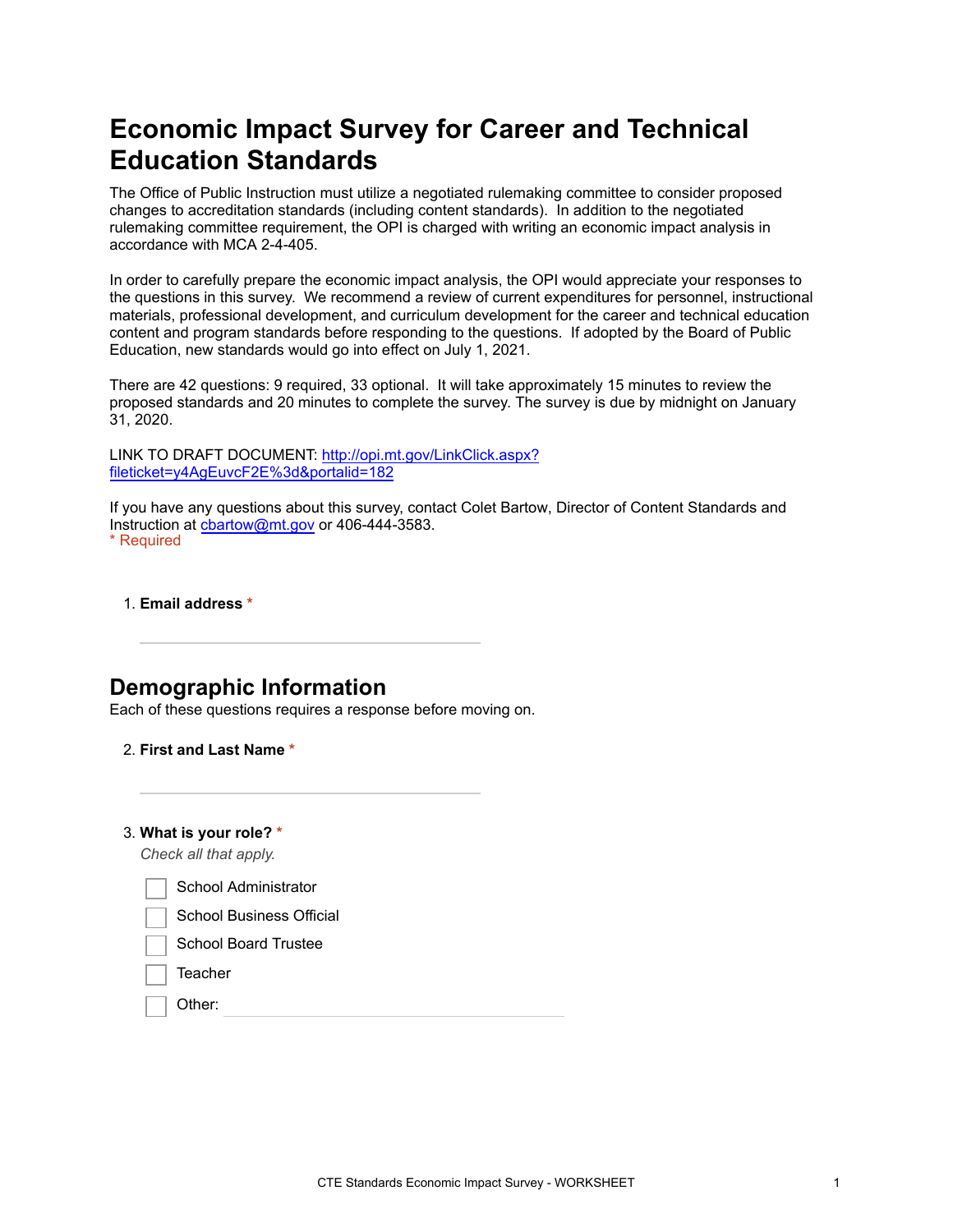| 4. What school size do you represent? *<br>Mark only one oval.                             |
|--------------------------------------------------------------------------------------------|
| Small School (fewer than 126 students)                                                     |
| Class C                                                                                    |
| Class B                                                                                    |
| Class A                                                                                    |
| Class AA                                                                                   |
| Other:                                                                                     |
|                                                                                            |
| 5. What school type do you represent? *<br>Check all that apply.                           |
| Elementary                                                                                 |
| Middle School/Junior High                                                                  |
| <b>High School</b>                                                                         |
| Other:                                                                                     |
|                                                                                            |
| 6. School or District Name *                                                               |
|                                                                                            |
|                                                                                            |
| 7. ZIP Code *                                                                              |
|                                                                                            |
|                                                                                            |
| 8. May we contact you to follow up on your comments or questions? *<br>Mark only one oval. |
| Yes                                                                                        |

### **Content Standards Implementation**

If you answer YES to both of these questions, please skip to the bottom of the survey and submit. You may still comment on each section, but you are not required to respond to additional questions about cost or impacts.

[LINK TO DRAFT DOCUMENT: http://opi.mt.gov/LinkClick.aspx?](https://www.google.com/url?q=http://opi.mt.gov/LinkClick.aspx?fileticket%3Dy4AgEuvcF2E%253d%26portalid%3D182&sa=D&ust=1576621207170000&usg=AFQjCNFoc6MvB8-V2ZHAFGmGsEL8AAA4KA) fileticket=y4AgEuvcF2E%3d&portalid=182

9. **Is your district able to implement the current career and technical education content standards with existing staff? \***

*Mark only one oval.*

No

|  | Yes |
|--|-----|
|  | No  |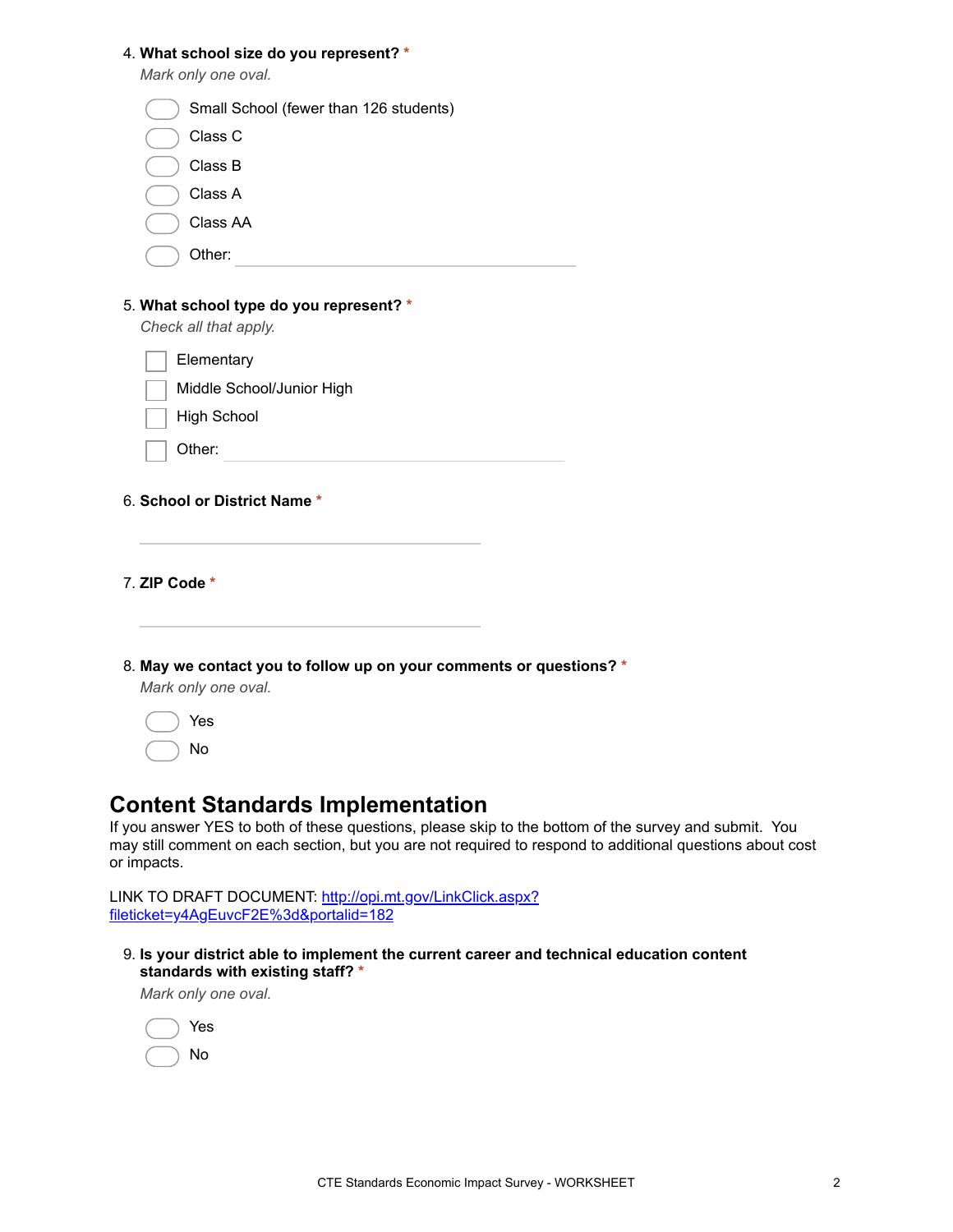#### 10. **Do you anticipate that your district will be able to meet the proposed standards with existing resources? \***

*Mark only one oval.*

|  | Yes |
|--|-----|
|  | No  |

## **Program Delivery Standards**

The program delivery standards are part of ARM Chapter 55 - Accreditation. They describe the conditions and practices that must be in place to deliver an instructional program for specific content areas.

[LINK TO DRAFT DOCUMENT: http://opi.mt.gov/LinkClick.aspx?](https://www.google.com/url?q=http://opi.mt.gov/LinkClick.aspx?fileticket%3Dy4AgEuvcF2E%253d%26portalid%3D182&sa=D&ust=1576621207171000&usg=AFQjCNEUeBZYI1NTYhB3gV8kPyNz9rdHIw) fileticket=y4AgEuvcF2E%3d&portalid=182

See page 16

11. **Is your district able to implement the current program delivery standards for career and technical education?**

*Mark only one oval.*

|  | Yes |
|--|-----|
|  | No  |

12. **Will your district be able to implement the proposed program delivery standards for career and technical education?**

*Mark only one oval.*

|  | Yes |
|--|-----|
|  | No  |

13. **If no, what are the two most significant challenges to implementation?**

Please check 2 or describe any "other" challenges. *Check all that apply.*

|           | Instructional Materials         |
|-----------|---------------------------------|
| Personnel |                                 |
|           | <b>Professional Development</b> |
|           | <b>Curriculum Development</b>   |
| Other:    |                                 |
|           |                                 |

#### **Instructional Materials**

Instructional materials include any consumable workbooks, textbooks, digital resources, equipment or other items selected by the district board of trustees to implement a curriculum aligned to the state standards.

[LINK TO DRAFT DOCUMENT: http://opi.mt.gov/LinkClick.aspx?](https://www.google.com/url?q=http://opi.mt.gov/LinkClick.aspx?fileticket%3Dy4AgEuvcF2E%253d%26portalid%3D182&sa=D&ust=1576621207172000&usg=AFQjCNFtJa4JZSvDOYanvREDbSV2ZLxmig) fileticket=y4AgEuvcF2E%3d&portalid=182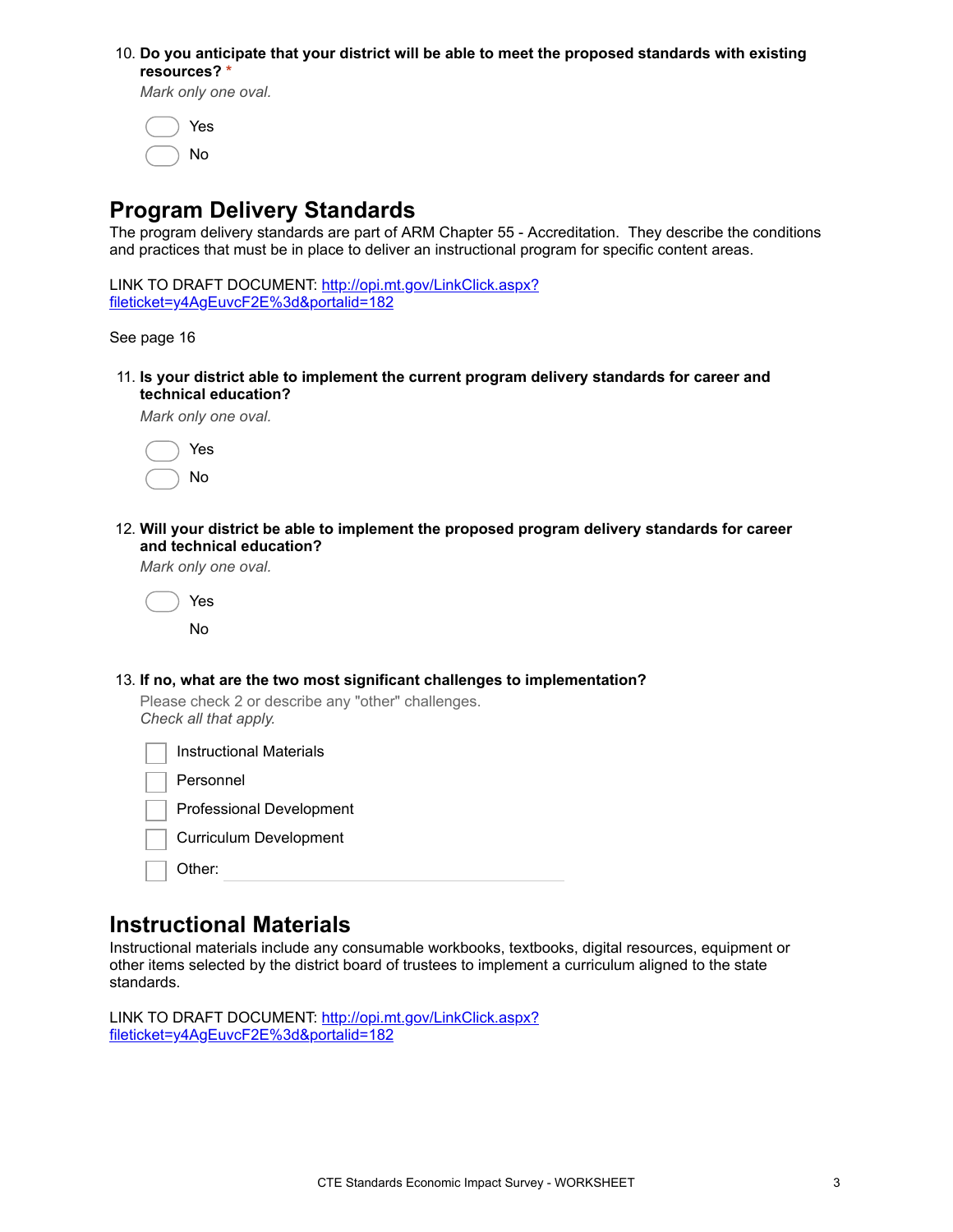14. **Would the proposed standards impose a cost for instructional materials beyond that required to implement the current standards?**

*Mark only one oval.*

|  | Yes |
|--|-----|
|  | No  |

15. **Does your district have difficulty finding instructional materials to implement the current standards?**

*Mark only one oval.*

|  | Yes |
|--|-----|
|  | No  |

16. **Will your district have difficulty finding instructional materials to implement the proposed standards?**

*Mark only one oval.*

| Yes   |
|-------|
| N٥    |
| Maybe |

17. **If you answered "yes" to any of the questions above, please provide additional feedback.**



18. **What increase in total dollars would be required to cover the cost associated with Instructional Materials? (best estimate)**

# **Personnel**

Personnel includes any administrative, licensed teachers, or support staff.

[LINK TO DRAFT DOCUMENT: http://opi.mt.gov/LinkClick.aspx?](https://www.google.com/url?q=http://opi.mt.gov/LinkClick.aspx?fileticket%3Dy4AgEuvcF2E%253d%26portalid%3D182&sa=D&ust=1576621207174000&usg=AFQjCNF4adFmXbcN-_-UC6MSz13RwazceQ) fileticket=y4AgEuvcF2E%3d&portalid=182

19. **Would the proposed standards impose a cost for personnel beyond what is required to implement the current standards?**

*Mark only one oval.*

|  | Yes |
|--|-----|
|  | No  |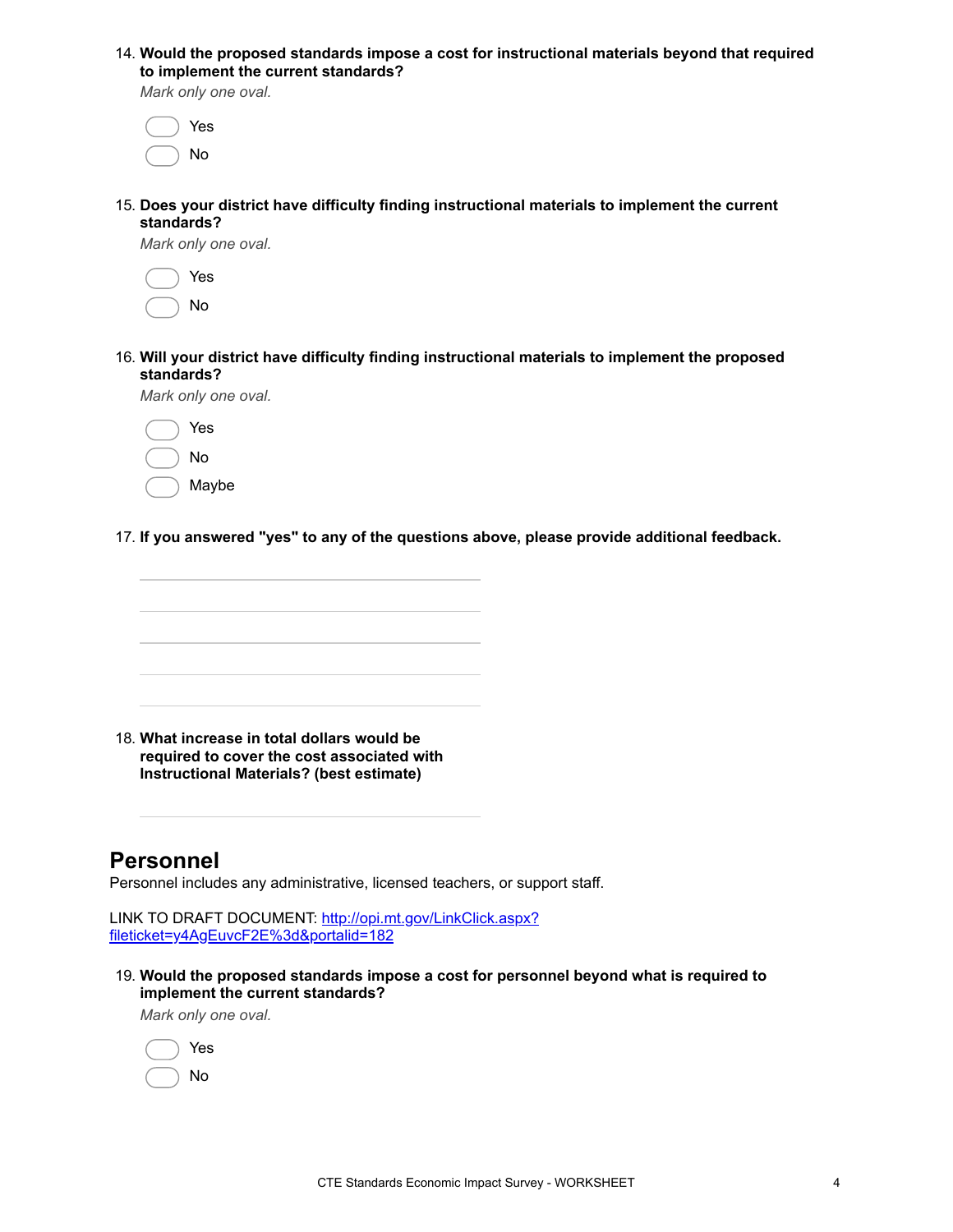20. **Does your district have a shortage of teachers endorsed in career and technical education?**

*Mark only one oval.*

| Yes |
|-----|
| No  |

21. **Will your district have a shortage of teachers endorsed to teach career and technical education?**

*Mark only one oval.*

|  | Yes |
|--|-----|
|  | No  |

22. **If you answered "yes" to any of the questions above, please provide additional feedback.**

23. **How many new hires would be needed?**

24. **What increase in total dollars would be required to cover the cost associated with Personnel?**

### **Professional Learning**

Professional learning includes any form of training that a district may use to build employee knowledge and skills.

[LINK TO DRAFT DOCUMENT: http://opi.mt.gov/LinkClick.aspx?](https://www.google.com/url?q=http://opi.mt.gov/LinkClick.aspx?fileticket%3Dy4AgEuvcF2E%253d%26portalid%3D182&sa=D&ust=1576621207176000&usg=AFQjCNGsxehD1ZQ1QnxvJgIJ_0lyGL5qVQ) fileticket=y4AgEuvcF2E%3d&portalid=182

25. **Would the proposed standards impose a cost for professional learning beyond those expenses already required to implement the current standards?**

*Mark only one oval.*

|  | Yes |
|--|-----|
|  | No  |

26. **Does your district currently have difficulty in finding professional development opportunities for career and technical educators?**

*Mark only one oval.*

|  | Yes |
|--|-----|
|  | No  |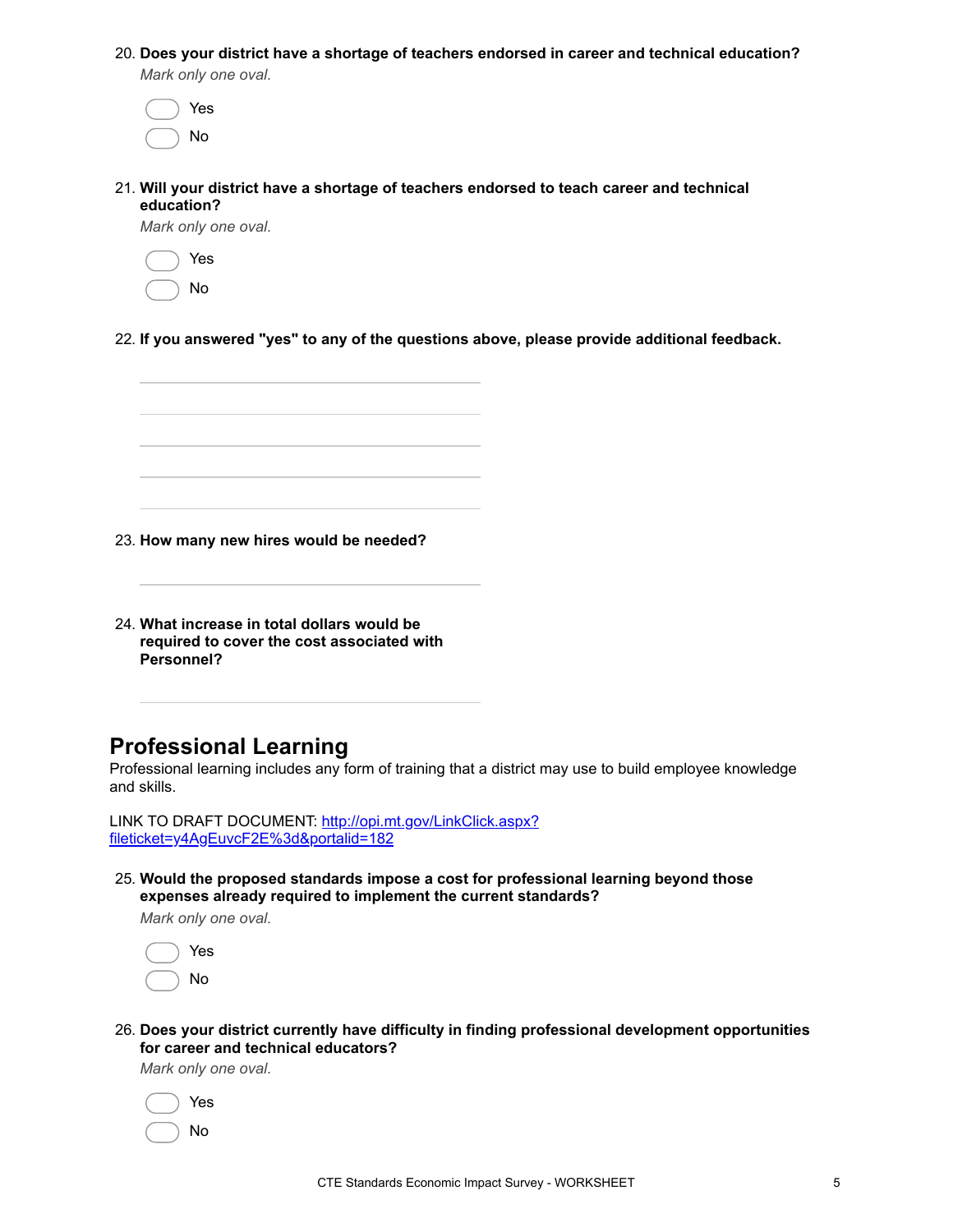27. **Will your district have difficulty finding professional development opportunities for career and technical educators?**

*Mark only one oval.*

 Yes No

28. **If you answered "yes" to any of the questions above, please provide additional feedback.**

29. **What increase in total dollars would be required to cover the cost associated with professional development?**

30. **What professional development would be needed?**

Describe the format or content as specifically as possible.

- 31. **How many teachers would need this professional development?**
- 32. **How many hours of professional development would be needed for each teacher?**

### **Curriculum Development**

Separate from identifying instructional materials, please provide feedback specific to your district's curriculum development process and timelines.

[LINK TO DRAFT DOCUMENT: http://opi.mt.gov/LinkClick.aspx?](https://www.google.com/url?q=http://opi.mt.gov/LinkClick.aspx?fileticket%3Dy4AgEuvcF2E%253d%26portalid%3D182&sa=D&ust=1576621207179000&usg=AFQjCNHDBcvQ603j0UREZYC6cHtXHZa5Hw) fileticket=y4AgEuvcF2E%3d&portalid=182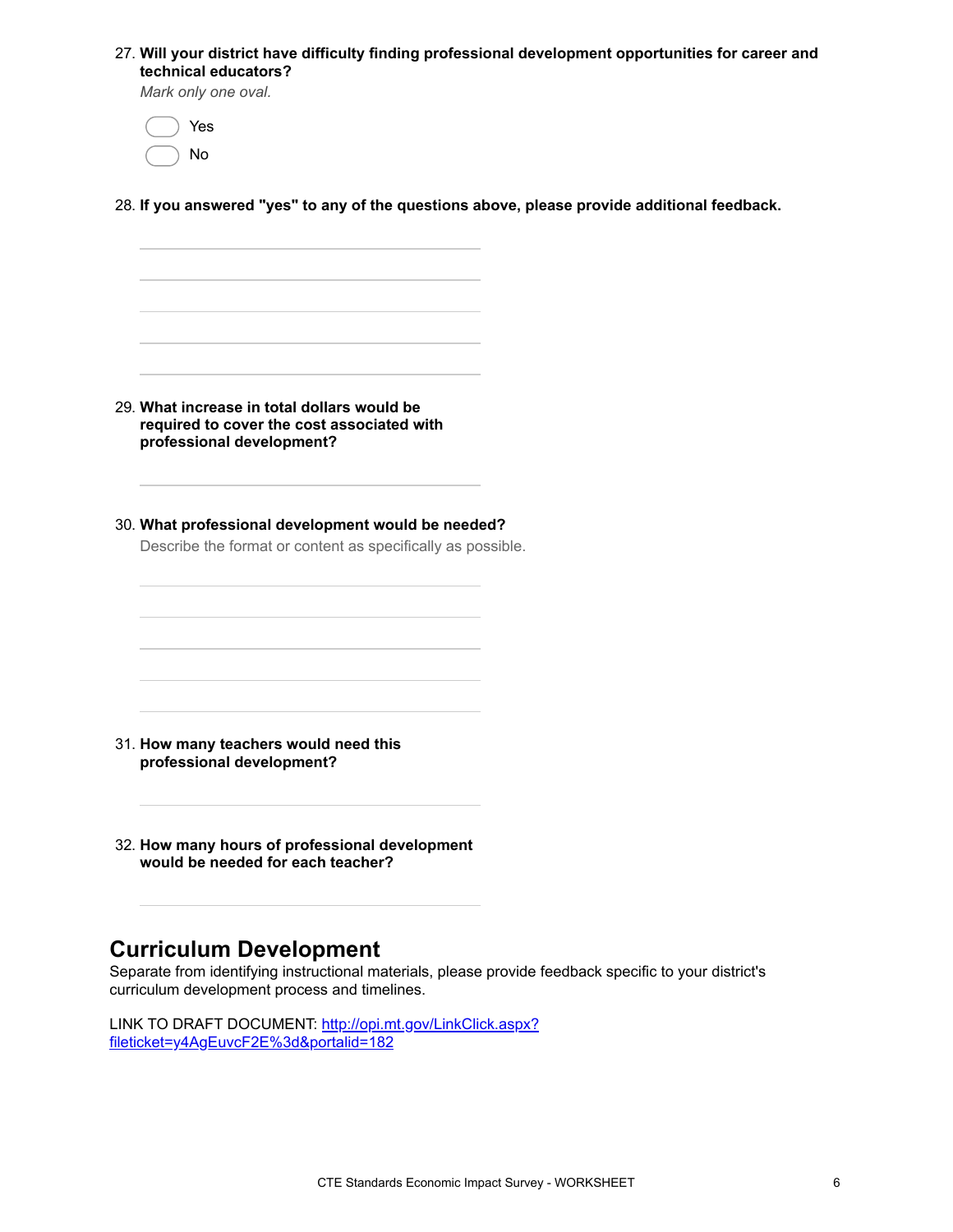| 33. Would the proposed standards, if adopted, require your district to substantially revise its |  |  |  |
|-------------------------------------------------------------------------------------------------|--|--|--|
| current curriculum?                                                                             |  |  |  |

*Mark only one oval.*

| Yes   |
|-------|
| N٥    |
| Maybe |

34. **Would the proposed standards impose a cost for curriculum development beyond what is required to implement the current standards?**

*Mark only one oval.*

|  | Yes |
|--|-----|
|  | No  |

35. **Does your district currently have a shortage of time and resources to support curriculum development in career and technical education?**

*Mark only one oval.*

|  | Yes |
|--|-----|
|  | No  |

36. **Will your district have a shortage of time and resources to support curriculum development in career and technical education?**

*Mark only one oval.*

| Yes   |
|-------|
| N٥    |
| Maybe |

37. **If you answered "yes" to any of the questions above, please provide additional feedback.**

38. **What new purchases would be needed?**